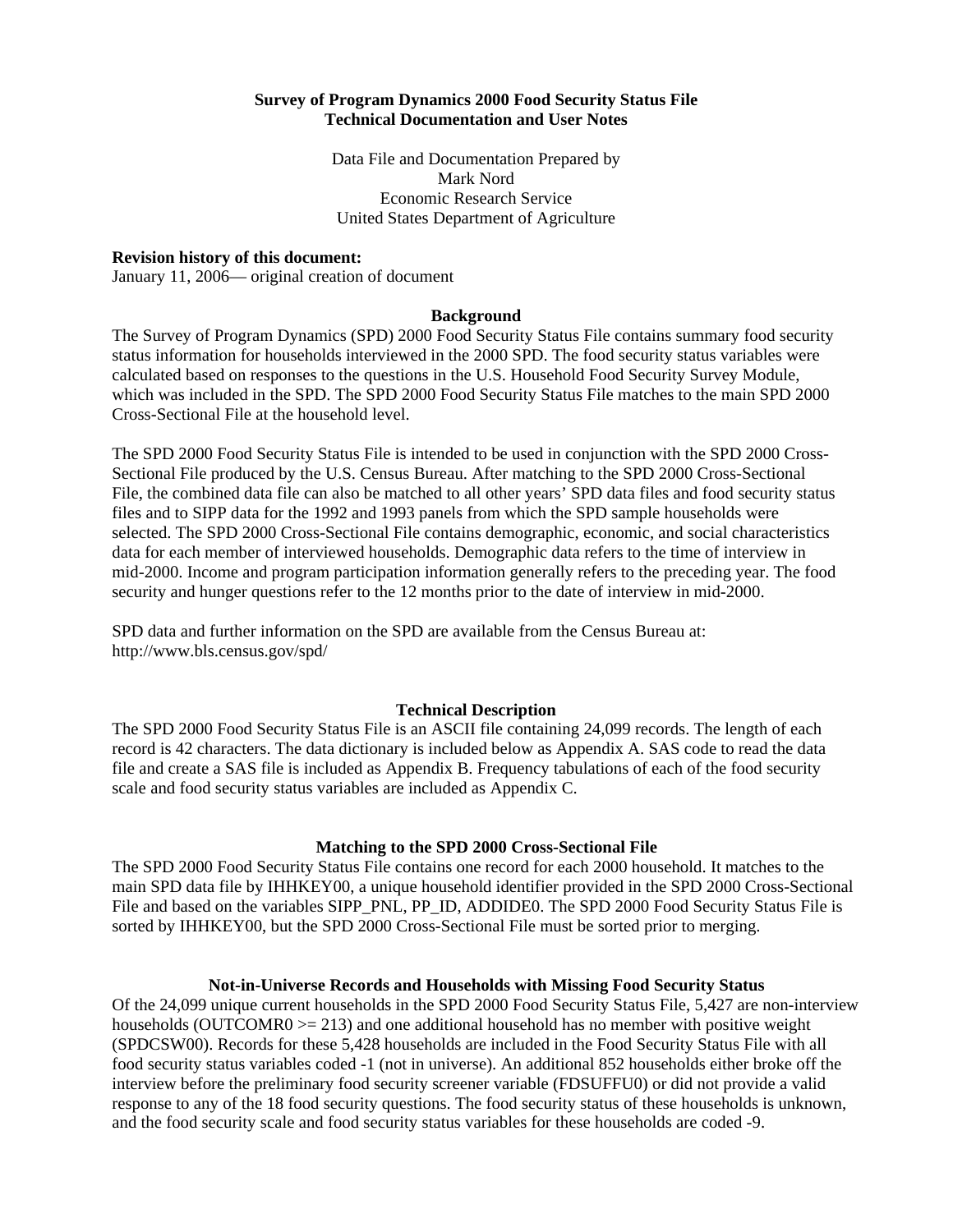## **Food Security Status Variables**

Food security status variables were calculated based on the 18 items in the U.S. Household Food Security Survey Module (FOOD01U0 through FOOD18U0). Calculations were carried out in accordance with the standard methods described in *Measuring Household Food Security, Revised 2000* (Bickel et al, 2000, available: *http://www.fns.usda.gov/oane/*). The children's food security variables were calculated in accordance with methods described in *Measuring Children's Food Security in U.S. Households, 1995-99* (Nord and Bickel 2002, available: *http://www.ers.usda.gov/briefing/foodsecurity*). Assessment of the food security items using statistical methods based on the Rasch measurement model indicated that model fit and relative item severities were sufficiently similar to those in the 1998 Current Population Survey Food Security Supplement, to justify use of the standard methods.

Ten household food security summary variables are provided: 1 indicating screening status, and 9 indicating food security status (3 variables for each of three scales). The 3 scales are:

- *The Household Food Security Scale*, based on 18 items for households with children and 10 items for households without children.
- *The Adult Food Security Scale,* based on the 10 household and adult items in the 18 item scale. For households without children it is identical to the Household Food Security Scale. For households with children, it is calculated using the same methods as those used to calculate the Household Food Security Scale for households without children. *NOTE: For the 1999 SPD, only this scale is available.* Due to instrumentation problems in the 1999 survey, the child-referenced items were not asked of most households and will not be available on the data file. Variables based on the Adult Food Security Scale are provided in the 2000 file (and other SPD food security files) to facilitate comparisons and analyses that include the 1999 survey.
- *The Children's Food Security Scale,* based on the 8 items that ask specifically about conditions among children in the household.

The variables are described conceptually here, and additional detail is provided in the data dictionary in Appendix A.

*HFS: Food Security Screening Status (FSSCRNR0)* identifies the screening status of households relative to the food security module. To reduce respondent burden and avoid awkward interview situations, households with high income who gave no indication of food stress on the preliminary screening question (FDSUFFU0) were skipped over the rest of the food security module and deemed to be food secure. This variable is needed for analysis of individual items in the module, but is not needed if only the food security status variables are used.

*HFS: Household Food Security Raw Score (FSRAWR0)* is a count of the number of food security items in the Household Food Security Scale affirmed by the household respondent. This score along with presence or absence of children in the household determines the household food security scale score and food security status. (Note: The child-referenced items were not administered to 187 households that had at least one member ages 0-7 who was not a reference person or spouse of reference person. The reason for this skip is not clear. The household food security variables for these households were coded as if there had been no children in the household.)

*HFS: Household Food Security Scale Score (FSSCALR0)* is a measure of the severity of food insecurity or hunger experienced in the household in the previous 12 months, based on the Household Food Security Scale. This is a continuous, interval-level measure based on the Rasch measurement model and is appropriate for associative analyses such as correlation, regression, or analysis of variance. It is on the standard computational metric described in *Measuring Household Food Security, Revised 2000.* Valid values range from 1.43 to 13.03, with higher values indicating more severe food-access problems. Technically, the scale score is undefined for households that affirmed no items. These households are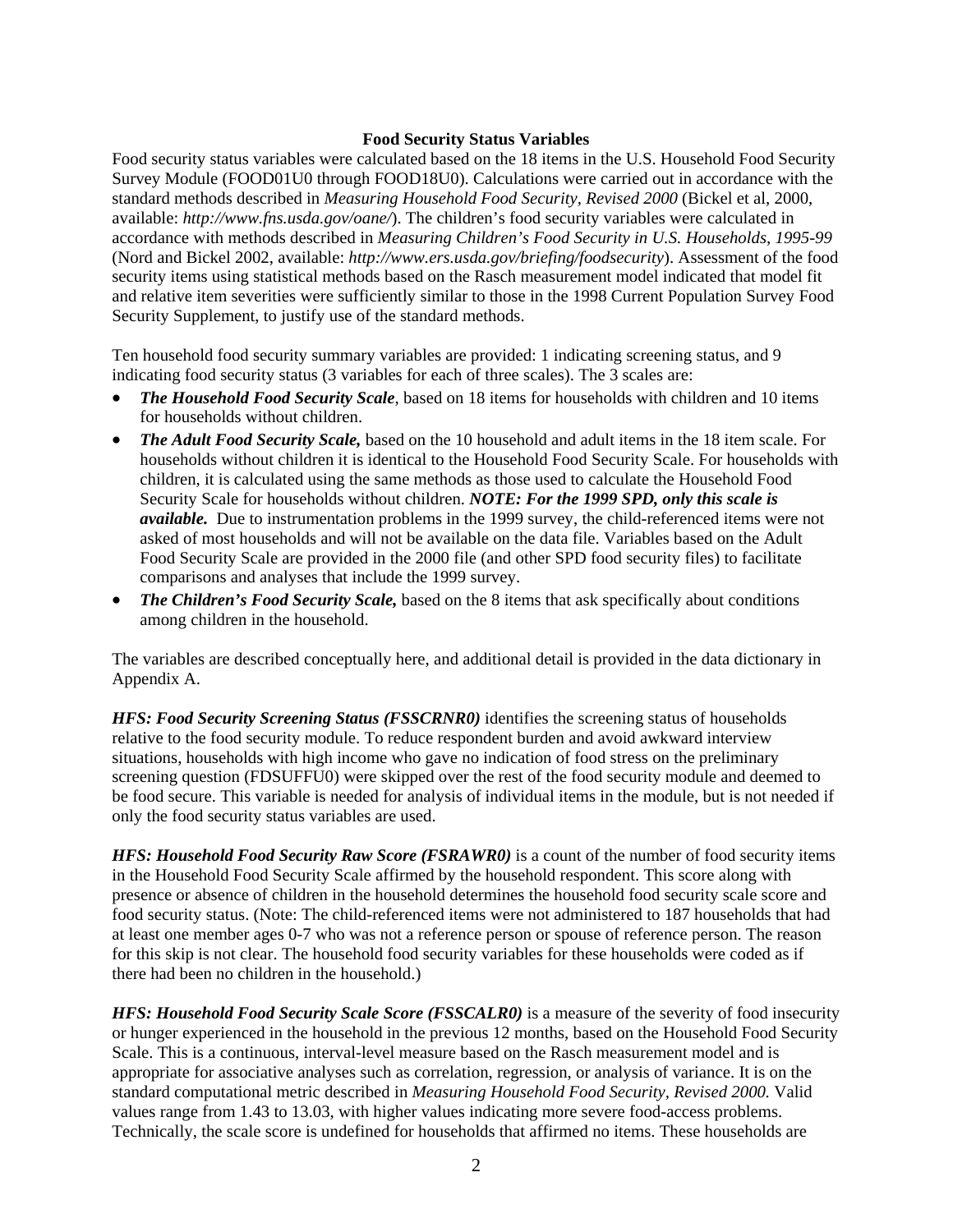food secure, but the appropriate size of the interval from the score of households that affirmed one item is not known and varies from household to household. The variable is coded -6 for households that affirmed no items (or were screened out and deemed to be food secure) to remind users that these cases require special consideration in analyses.

*HFS: Household Food Security Status Category (FSSTATR0)* is a categorical measure of food security status based on the Household Food Security Scale that identifies households as food secure, food insecure without hunger, or food insecure with hunger. This variable is appropriate for comparing prevalence rates of food insecurity and hunger across subpopulations and for analyses in which a categorical measure of food security is wanted.

*HFS: Adult Food Security Raw Score (FSRAADR0)* is a count of the number of food security items in the Adult Food Security Scale affirmed by the household respondent. This score determines the adult food security scale score and food security status.

*HFS: Adult Food Security Scale Score (FSSCADR0)* is a measure of the severity of food insecurity or hunger experienced by adults in the household in the previous 12 months, based on the Adult Food Security Scale. This is a continuous, interval-level measure based on the Rasch measurement model and is appropriate for associative analyses such as correlation, regression, or analysis of variance. It is on the standard computational metric described in *Measuring Household Food Security, Revised 2000.* Valid values range from 1.72 to 11.05, with higher values indicating more severe food-access problems. Technically, the scale score is undefined for households that affirmed no items in the scale. These households are food secure, but the appropriate size of the interval from the score of households that affirmed one item is not known and varies from household to household. The variable is coded -6 for households that affirmed no items (or were screened out and deemed to be food secure) to remind users that these cases require special consideration in analyses.

*HFS: Adult Food Security Status Category (FSSTADR0)* is a categorical measure of food security status based on the Adult Food Security Scale that identifies households as food secure, food insecure without hunger, or food insecure with hunger. This variable is appropriate for comparing prevalence rates of food insecurity and hunger across subpopulations and for analyses in which a categorical measure of food security is wanted.

*HFS: Children's Food Security Raw Score (FSRACHR0)* is a count of the number of food security items in the Children's Food Security Scale affirmed by the household respondent. This score determines the children's food security scale score and food security status. (Note: The child-referenced items were not administered to 187 households that had at least one member ages 0-7 who was not a reference person or spouse of reference person. The reason for this skip is not clear. The children's food security variables for these households are coded -9.)

*HFS: Children's Food Security Scale Score (FSSCCHR0)* is a measure of the severity of food insecurity or hunger experienced by children in the household in the previous 12 months, based on the Children's Food Security Scale. This is a continuous, interval-level measure based on the Rasch measurement model and is appropriate for associative analyses such as correlation, regression, or analysis of variance. It is on the standard computational metric described in *Measuring Household Food Security, Revised 2000.* Valid values range from 4.11 to 12.25, with higher values indicating more severe foodaccess problems. Technically, the scale score is undefined for households that affirmed no childreferenced items. Children in these households are more food secure than those that affirmed 1 childreferenced item, but the appropriate size of the interval from the score of households that affirmed one item is not known and varies from household to household. The variable is coded -6 for households that affirmed no items (or were screened out and deemed to be food secure) to remind users that these cases require special consideration in analyses.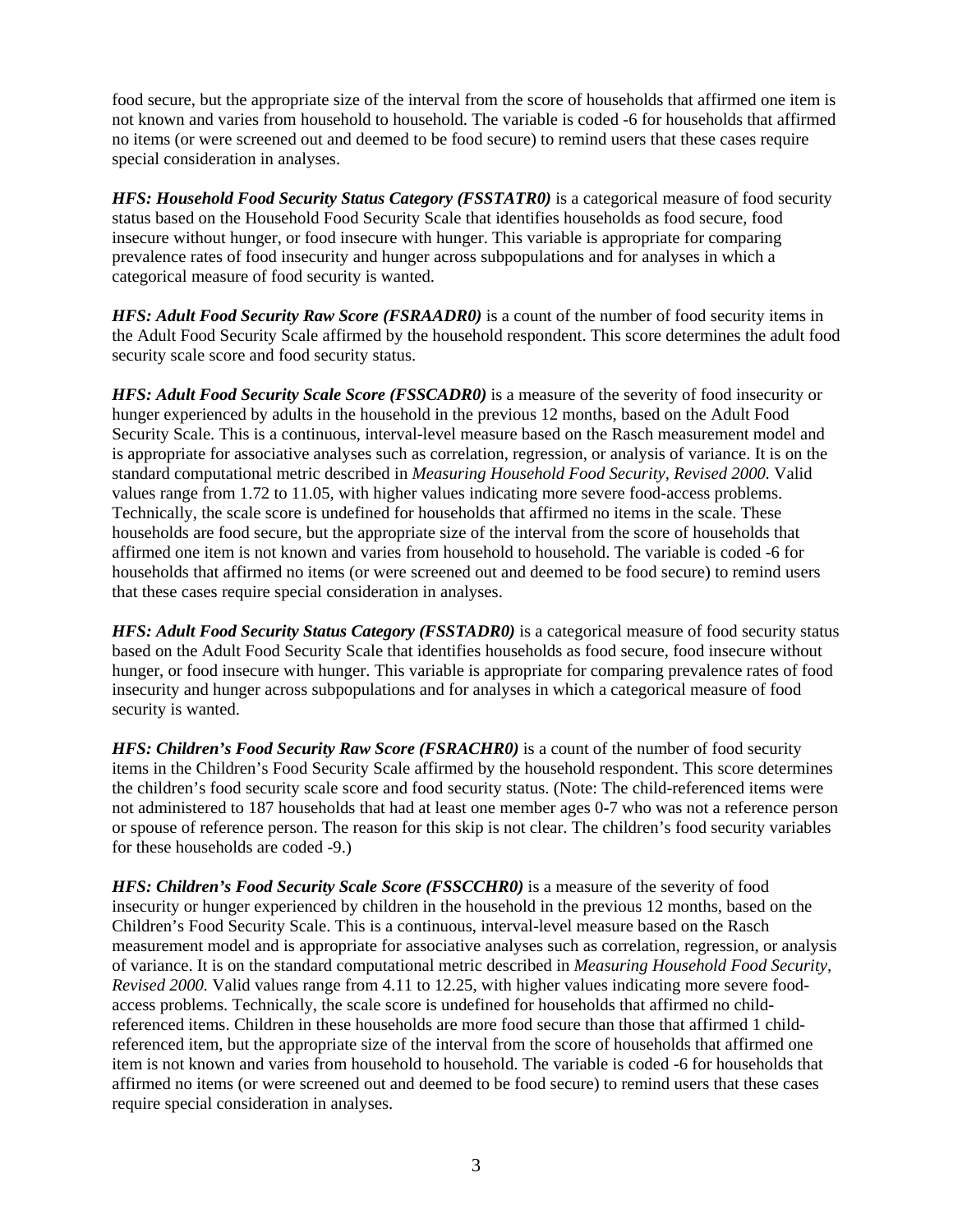*HFS: Children's Food Security Status Category (FSSTCHR0)* is a categorical measure that identifies households that are food insecure with hunger among children based on the Children's Food Security Scale. This variable is appropriate for comparing prevalence rates of hunger among children across subpopulations and for analyses in which a categorical measure of food security is wanted.

## **Appendix A. Data Dictionary**

\*\*\*\*\*\*\*\*\*\*\*\*\*\*\*\*\*\*\*\*\*\*\*\*\*\*\*\*\*\*\*\*\*\*\*\*\*\*\*\*\*\*\* \* HOUSEHOLD MATCH VARI ABLE \*\*\*\*\*\*\*\*\*\*\*\*\*\*\*\*\*\*\*\*\*\*\*\*\*\*\*\*\*\*\*\*\*\*\*\*\*\*\*\*\*\*\* DATA SIZE BEGIN<br>DIHHKFYOO 15 1 D I HHKEY00 15 T SC: Unique household identifier 00 Unique household identifier for use as a match key for households. Characters 1-3 SIPP Panel B12 (1992), B13 (1993) Characters 4-12 PP\_ID Characters 13-15 Current Address ID U All Households D blank 1 16 T SC: Filler, no data Filler U All Households \*\*\*\*\*\*\*\*\*\*\*\*\*\*\*\*\*\*\*\*\*\*\*\*\*\*\*\*\*\*\*\*\*\*\*\*\*\*\*\*\*\*\*\* \* HOUSEHOLD FOOD SECURITY SCALE VARIABLES \* \*\*\*\*\*\*\*\*\*\*\*\*\*\*\*\*\*\*\*\*\*\*\*\*\*\*\*\*\*\*\*\*\*\*\*\*\*\*\*\*\*\*\*\* D FSSCRNR0 2 17 T HFS: Food Security Screening Status Screening status, food security module U Interviewed households<br>V 1 .Did not pass V 1 .Did not pass preliminary screen - assumed food secure V 2 .Skip out after Block 1 V 3 .Skip out after Block 2 V 4 . Entered Block 3<br>V -1 . Not In Universe V -1 .Not In Universe (not interviewed) V -9 .Missing--no valid food security items D FSRAWR0 2 19 T HFS: Household Food Security Raw Score Household food security raw score (number of affirmative responses) U Interviewed households V 0 .No affirmative responses, or screened out V 1:18 .Number of affirmative responses V -1 .Not In Universe (not interviewed) V -9 .Missing--no valid food security items D FSSCALR0 4 21 T HFS: Household Food Security Scale Score Household food security scale score (Rasch) (2 implied decimal places) U Interviewed households<br>V -6 .No affirmativ V -6 . No affirmative responses, or screened out<br>V scale score undefined  $V = 1.43$ : scale score undefined V 1.43:<br>V 13.03 V 13.03 .Number V -1 .Not In Universe (not interviewed) .Missing--no valid food security items D FSSTATRO 2 25 T HFS: Household Food Security Status Category Household food security status category U Interviewed households V 1 .Food Secure V 2 .Food Insecure without Hunger V 3 . Food Insecure with Hunger<br>V -1 . Not In Universe (not inte V -1 .Not In Universe (not interviewed) . Missing--no valid food security items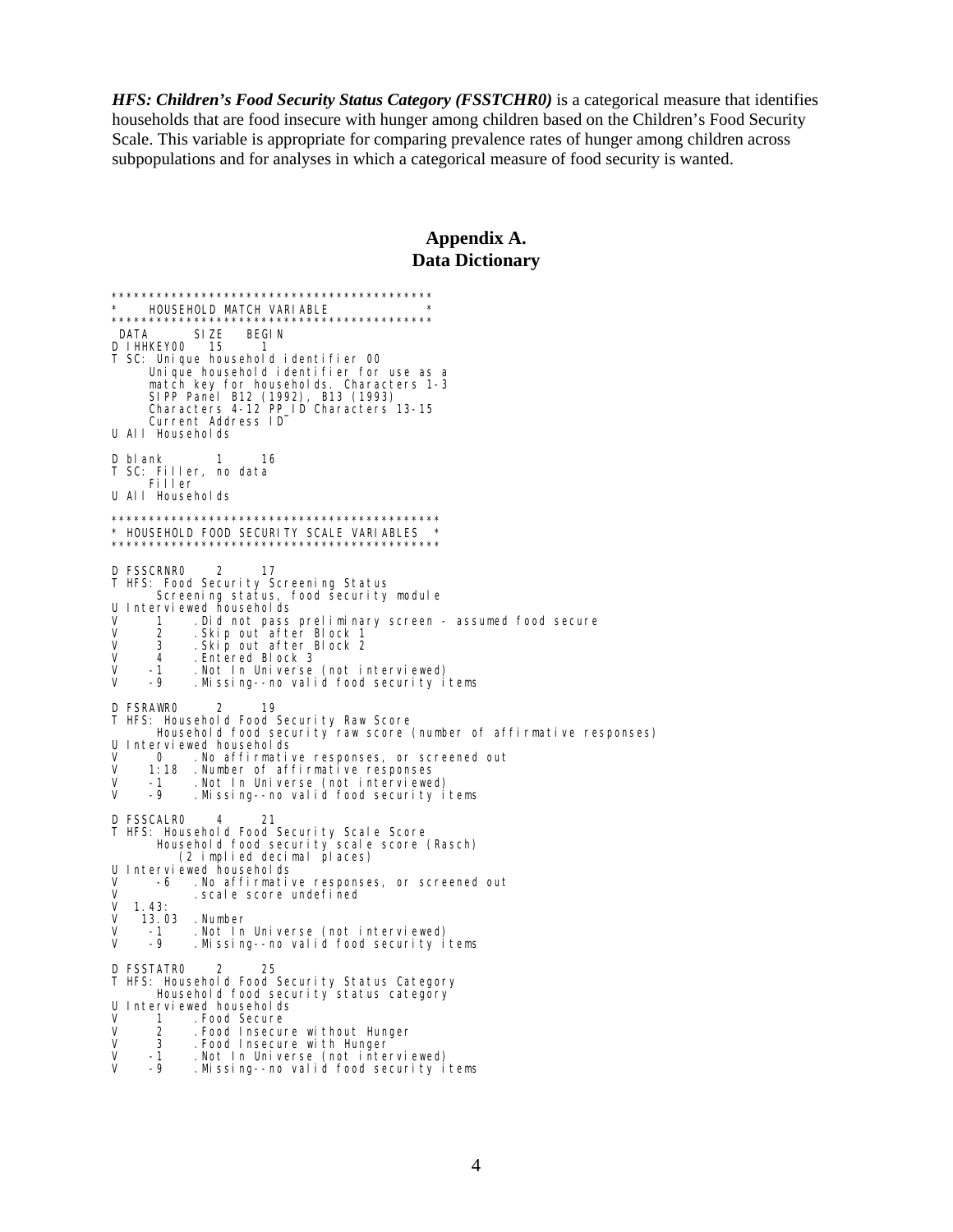\*\*\*\*\*\*\*\*\*\*\*\*\*\*\*\*\*\*\*\*\*\*\*\*\*\*\*\*\*\*\*\*\*\*\*\*\*\*\*\*\*\*\*\* \* ADULT FOOD SECURITY SCALE VARIABLES \*\*\*\*\*\*\*\*\*\*\*\*\*\*\*\*\*\*\*\*\*\*\*\*\*\*\*\*\*\*\*\*\*\*\*\*\*\*\*\*\*\*\*\* D FSRAADRO 2 27 T HFS: Adult Food Security Raw Score Adult food security raw score (number of affirmative responses) U Interviewed households<br>V 0 No affirmative V 0 .No affirmative responses, or screened out V 1:10 .Number of affirmative responses V -1 .Not In Universe (not interviewed) V -9 .Missing--no valid food security items D FSSCADR0 4 29 T HFS: Adult Food Security Scale Score Adult food security scale score (Rasch) (2 implied decimal places) U Interviewed households<br>V -6 .No affirmativ V -6 . No affirmative responses, or screened out<br>V scale score undefined V .scale score undefined<br>V 1.72:  $V = 1.72:$ <br> $V = 11.6$ V 11.05 .Number V -1 .Not In Universe (not interviewed) Missing--no valid food security items D FSSTADR0 2 33 T HFS: Adult Food Security Status Category Adult food security status category U Interviewed households<br>V 1 Food Secure V 1 . Food Secure<br>V 2 . Food Insecur V 2 . Food Insecure without Hunger<br>V 3 . Food Insecure with Hunger V 3 . Food Insecure with Hunger<br>V -1 . Not In Universe (not inte V -1 .Not In Universe (not interviewed) V -9 .Missing--no valid food security items \*\*\*\*\*\*\*\*\*\*\*\*\*\*\*\*\*\*\*\*\*\*\*\*\*\*\*\*\*\*\*\*\*\*\*\*\*\*\*\*\*\*\*\* \* CHILDREN'S FOOD SECURITY SCALE VARIABLES \* \*\*\*\*\*\*\*\*\*\*\*\*\*\*\*\*\*\*\*\*\*\*\*\*\*\*\*\*\*\*\*\*\*\*\*\*\*\*\*\*\*\*\*\* D FSRACHR0 2 35 T HFS: Children's Food Security Raw Score Children's food security raw score (number of affirmative responses) U Interviewed households<br>V 0 No affirmativ V 0 . No affirmative responses, or screened out<br>V 1:8 . Number of affirmative responses V 1:8 .Number of affirmative responses V -1 .Not In Universe (not interviewed or no child present) V -9 .Missing--no valid child food security items D FSSCCHRO 4 37 T HFS: Children's Food Security Scale Score Children's food security scale score (Rasch) (2 implied decimal places) U Interviewed households<br>V -6 .No affirmativ V -6 .No affirmative responses, or screened out V  $\begin{array}{c} \sim \text{Scal} \\ \text{V} & \text{4.11} \end{array}$  . scal e score undefined V 4.11:<br>V 12.25 V 12.25 .Number V -1 .Not In Universe (not interviewed or no child present)<br>V -9 .Missing--no valid child food security items  $M$  . Missing--no valid child food security items D FSSTCHRO 2 41 T HFS: Children's Hunger Status Category Children's hunger status category U Interviewed households<br>V 1 .Hunger Unlike V 1 .Hunger Unlikely among Children<br>V 2 .Food Insecure with Hunger among

- V 2 .Food Insecure with Hunger among Children<br>V -1 .Not In Universe (not interviewed or no child present)<br>V -9 .Missing--no valid food security items
-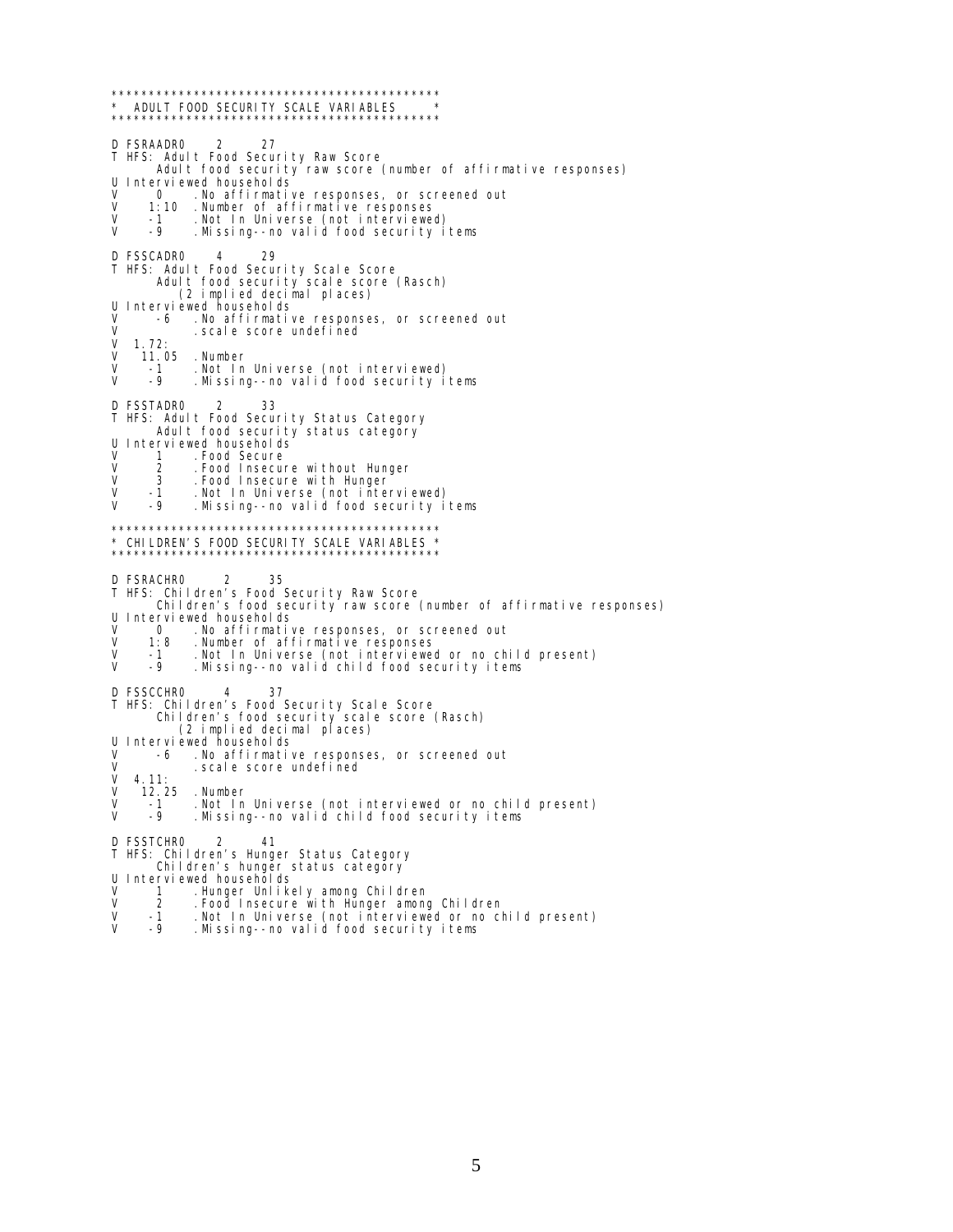## **Appendix B SAS Program to Read SPD 2000 Food Security Data File**

\*SAS program to read public-use SPD 2000 food security data file;

data temp; infile 'd:\foodsecu\spd\spd2000\spd00fs1.dat' lrecl=42; \*modify path and filename in accordance with file location in your system;

| i nput<br>@1 i hhkey00 \$15.<br>$\gamma^*$ unique household identifier based on SIPP PNL, PP ID, ADDIDEO */<br>$\prime\prime$ food security module screening status<br>$*$ /<br>@17 $fsscrnr0$ 2.<br>$@19$ fsrawr0 2.<br>/* household food security raw score<br>$*$<br>$^{\star}$ /<br>/* household food security scale score (interval-level measure)<br>4.<br>@21 fsscal r0<br>$^*/$<br>/* household food security status category (categorical measure)<br>@25 fsstatr0 2.<br>$*$ /<br>@27 fsraadr0 2.<br>$\prime$ * adult food security raw score<br>$^{\star}$ /<br>/* adult food security scale score (interval-level measure)<br>@29 fsscadr0<br>4.<br>$^{\star}$ /<br>@33 fsstadr0 2.<br>/* adult food security status category (categorical measure)<br>@35 fsrachr0 2. /* children's food security raw score<br>$*$ /<br>$^*/$<br>4. /* children's food security scale score (interval-level measure)<br>@37 fsscchr0<br>/* children's food security status category (categorical measure) */<br>@41 fsstchr0<br>2. :<br>if fsscalr0 gt 0 then fsscalr0=fsscalr0/100; *to restore the 2 decimal<br>pl aces;<br>if fsscadr0 gt 0 then fsscadr0=fsscadr0/100; *to restore the 2 decimal<br>pl aces;<br>if fsscchr0 qt 0 then fsscchr0=fsscchr0/100; *to restore the 2 decimal<br>pl aces:<br>run; |
|------------------------------------------------------------------------------------------------------------------------------------------------------------------------------------------------------------------------------------------------------------------------------------------------------------------------------------------------------------------------------------------------------------------------------------------------------------------------------------------------------------------------------------------------------------------------------------------------------------------------------------------------------------------------------------------------------------------------------------------------------------------------------------------------------------------------------------------------------------------------------------------------------------------------------------------------------------------------------------------------------------------------------------------------------------------------------------------------------------------------------------------------------------------------------------------------------------------------------------------------------------------------------------------------------------|
| proc freq data=temp; tables fsscrnr0--fsstchr0;<br>title1 'Run 8: HH 2000, wt no';<br>run;                                                                                                                                                                                                                                                                                                                                                                                                                                                                                                                                                                                                                                                                                                                                                                                                                                                                                                                                                                                                                                                                                                                                                                                                                 |

\*This SAS data set will now match to the SPD 2000 Cross-Sectional File by IHHKEY00; \*The 10 food security variables are stored without leading zeros;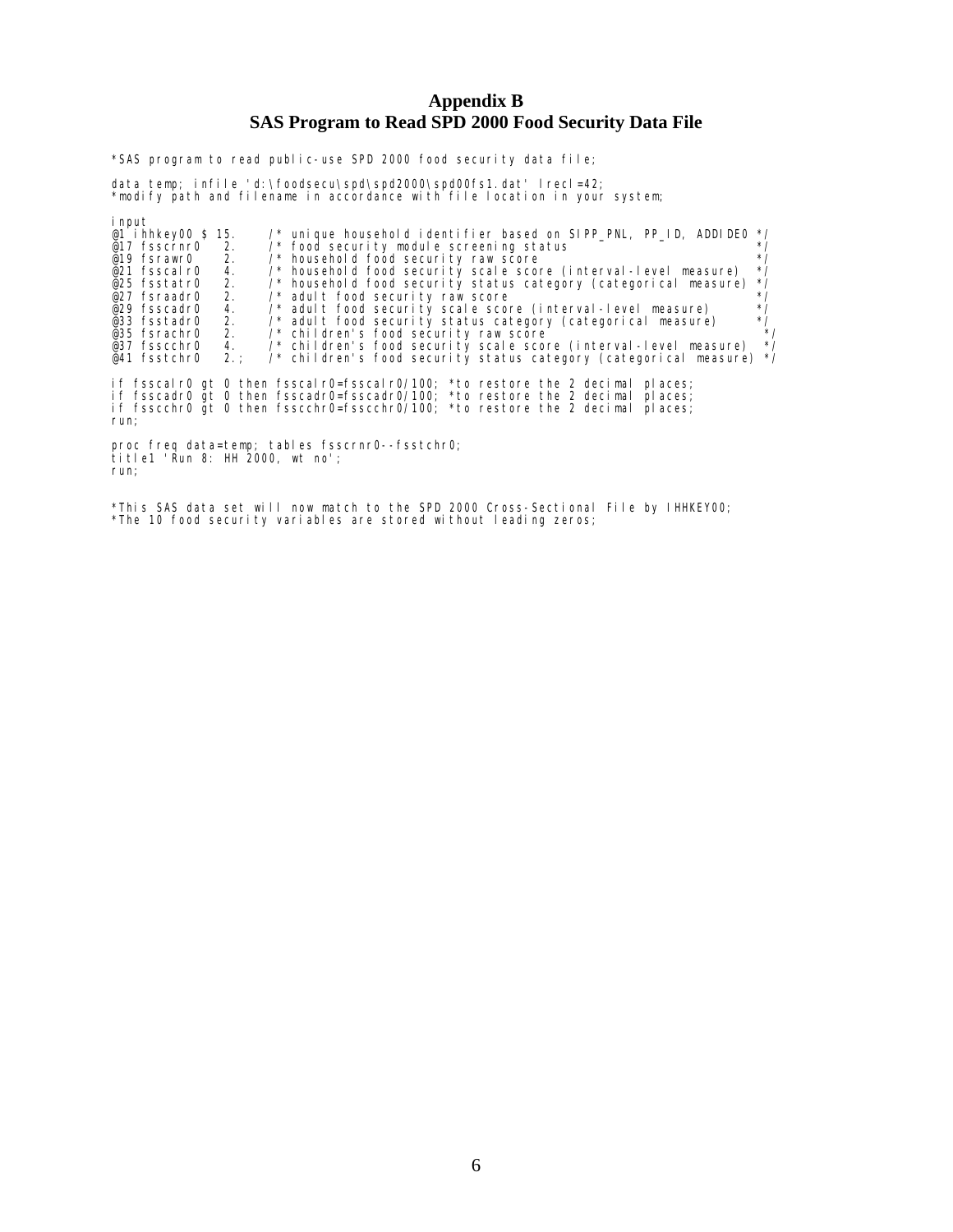# **Appendix C. Frequencies of Variables in SPD 2000 Food Security Data File**

Run 8: HH read from ascii file, wt no

| fsscrnr0                                                                                                                                                                                                                                                 | Frequency Percent                                                                                                                                                                                 |                                                                                                                                                                                                                                                            | Cumulative<br>Frequency                                                                                                                                                                                                                                                           | Cumulative<br>Percent<br>---------                                                                                                                                                                                                                                                    |
|----------------------------------------------------------------------------------------------------------------------------------------------------------------------------------------------------------------------------------------------------------|---------------------------------------------------------------------------------------------------------------------------------------------------------------------------------------------------|------------------------------------------------------------------------------------------------------------------------------------------------------------------------------------------------------------------------------------------------------------|-----------------------------------------------------------------------------------------------------------------------------------------------------------------------------------------------------------------------------------------------------------------------------------|---------------------------------------------------------------------------------------------------------------------------------------------------------------------------------------------------------------------------------------------------------------------------------------|
| -9<br>$-1$<br>$\mathbf{1}$<br>2<br>3<br>4                                                                                                                                                                                                                | 852<br>5428<br>9836<br>5234<br>1550<br>1199                                                                                                                                                       | 3.54<br>22.52<br>40.81<br>21.72<br>6.43<br>4.98                                                                                                                                                                                                            | 852<br>6280<br>16116<br>21250<br>21350<br>22900<br>24099                                                                                                                                                                                                                          | 3.54<br>26.06<br>66.87<br>88.59<br>95.02<br>100.00                                                                                                                                                                                                                                    |
| fsrawr0                                                                                                                                                                                                                                                  | Frequency Percent                                                                                                                                                                                 |                                                                                                                                                                                                                                                            | Cumulative<br>Frequency                                                                                                                                                                                                                                                           | Cumul ative<br>Percent                                                                                                                                                                                                                                                                |
| -9<br>-1<br>0<br>1<br>$\overline{2}$<br>3<br>4<br>5<br>6<br>7<br>8<br>9<br>10<br>11<br>12<br>13<br>14<br>15<br>16<br>17<br>18                                                                                                                            | 852<br>5428<br>15100<br>660<br>437<br>415<br>250<br>219<br>210<br>162<br>126<br>-80<br>95<br>18<br>18<br>13<br>6<br>3<br>$\overline{3}$<br>$\overline{3}$<br>$\mathbf{1}$                         | 3.54<br>22.52<br>62.66<br>2.74<br>1.81<br>1.72<br>1.04<br>0. 91<br>0. 87<br>0.67<br>0.52<br>0. 33<br>0.39<br>0.07<br>0.07<br>0. 05<br>0.02<br>0.01<br>0.01<br>0.01<br>0.00                                                                                 | 852<br>6280<br>21380<br>22040<br>22477<br>22892<br>23142<br>23361<br>23571<br>23733<br>23859<br>23939<br>24034<br>24052<br>24070<br>24083<br>24089<br>24092<br>24095<br>24098<br>24099                                                                                            | 3.54<br>26.06<br>88.72<br>91.46<br>93.27<br>94.99<br>96.03<br>96.94<br>97.81<br>98.48<br>99.00<br>99.34<br>99.73<br>99.80<br>99.88<br>99.93<br>99.96<br>99.97<br>99.98<br>100.00<br>100.00                                                                                            |
| fsscal r0                                                                                                                                                                                                                                                | Frequency Percent                                                                                                                                                                                 | .                                                                                                                                                                                                                                                          | Cumulative<br>Frequency<br>- - - - - - - - <b>-</b>                                                                                                                                                                                                                               | Cumulative<br>Percent                                                                                                                                                                                                                                                                 |
| -9<br>-6<br>$-1$<br>1.43<br>1.72<br>2.56<br>3.10<br>3.40<br>4.14<br>4.23<br>4.81<br>5.23<br>5.43<br>6.02<br>6.16<br>6. 61<br>7.07<br>7.18<br>7.74<br>8.00<br>8.28<br>8.79<br>8.98<br>9.31<br>9.84<br>10.15<br>10.42<br>11.05<br>11. 13<br>12.16<br>13.03 | 852<br>15100<br>5428<br>312<br>348<br>211<br>226<br>157<br>136<br>258<br>135<br>114<br>127<br>79<br>84<br>54<br>83<br>48<br>42<br>83<br>18<br>18<br>72<br>13<br>6<br>32<br>3<br>53<br>3<br>3<br>1 | 3.54<br>62.66<br>22.52<br>1.29<br>1.44<br>0.88<br>0.94<br>0. 65<br>0. 56<br>1.07<br>0.56<br>0.47<br>0.53<br>0.33<br>0.35<br>0. 22<br>0.34<br>0.20<br>0.17<br>0.34<br>0.07<br>0.07<br>0.30<br>0.05<br>0.02<br>0.13<br>0.01<br>0. 22<br>0.01<br>0.01<br>0.00 | 852<br>15952<br>21380<br>21692<br>22040<br>22251<br>22477<br>22634<br>22770<br>23028<br>23163<br>23277<br>23404<br>23483<br>23567<br>23621<br>23704<br>23752<br>23794<br>23877<br>23895<br>23913<br>23985<br>23998<br>24004<br>24036<br>24039<br>24092<br>24095<br>24098<br>24099 | 3.54<br>66.19<br>88.72<br>90.01<br>91.46<br>92.33<br>93.27<br>93.92<br>94.49<br>95.56<br>96.12<br>96.59<br>97.12<br>97.44<br>97.79<br>98.02<br>98.36<br>98.56<br>98.73<br>99.08<br>99.15<br>99.23<br>99.53<br>99.58<br>99.61<br>99. 74<br>99.75<br>99.97<br>99.98<br>100.00<br>100.00 |
| fsstatr0                                                                                                                                                                                                                                                 | Frequency                                                                                                                                                                                         | Percent                                                                                                                                                                                                                                                    | Cumulative<br>Frequency                                                                                                                                                                                                                                                           | Cumulative<br>Percent                                                                                                                                                                                                                                                                 |
| -9                                                                                                                                                                                                                                                       | 852                                                                                                                                                                                               | 3. 54                                                                                                                                                                                                                                                      | 852                                                                                                                                                                                                                                                                               | 3.54                                                                                                                                                                                                                                                                                  |

#### The FREQ Procedure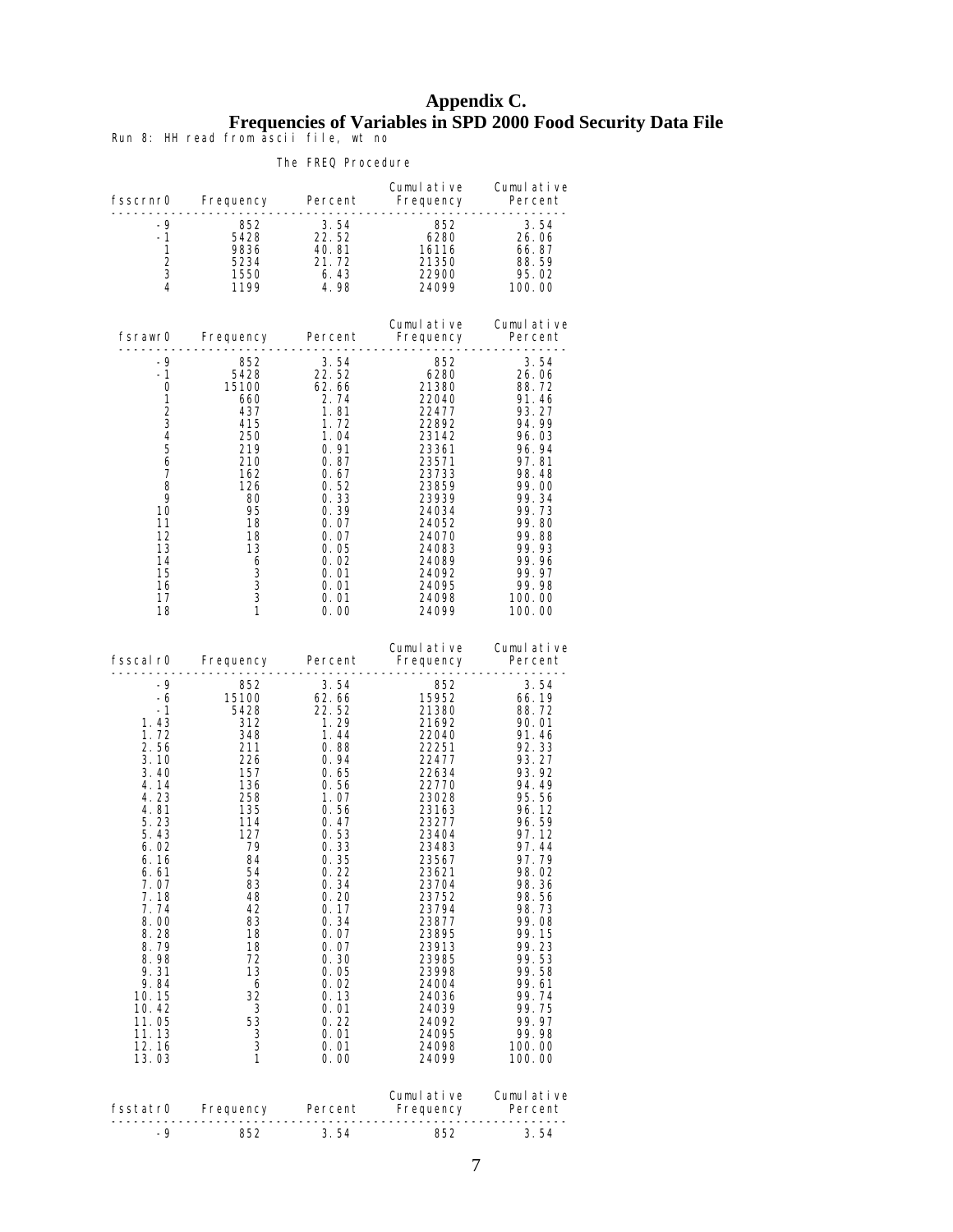| -1<br>$\frac{1}{2}$<br>$\frac{2}{3}$                                                                                            | 5428<br>532                                                               | 22.52<br>16197 67.21<br>1090 4.52<br>2.21                                                                                                                                      | 6280<br>22477<br>23567<br>24099                                                                                                          | 26.06<br>93.27<br>97.79<br>100.00                                                                                         |
|---------------------------------------------------------------------------------------------------------------------------------|---------------------------------------------------------------------------|--------------------------------------------------------------------------------------------------------------------------------------------------------------------------------|------------------------------------------------------------------------------------------------------------------------------------------|---------------------------------------------------------------------------------------------------------------------------|
|                                                                                                                                 |                                                                           |                                                                                                                                                                                |                                                                                                                                          | Cumulative Cumulative                                                                                                     |
| -9<br>$\frac{-1}{0}$<br>1.<br>$\sqrt{2}$<br>$\mathsf 3$<br>$\overline{4}$<br>$\mathbf 5$<br>6<br>$\overline{7}$<br>8<br>9<br>10 | $711$<br>469<br>553<br>231<br>156<br>175<br>142<br>$\frac{100}{52}$<br>72 | $855$ 3.55<br>5428 22.52<br>15155 62.89<br>711 62.89<br>$\begin{array}{r} 2.95 \\ 1.95 \\ 2.29 \\ 0.96 \end{array}$<br>$0.65$<br>0.73<br>0.59<br>0. 59<br>0.41<br>0.22<br>0.30 | $855$<br>$6283$<br>$21438$<br>$22149$<br>22618<br>22618<br>23171<br>23402<br>23558<br>23733<br>23875<br>23875<br>23975<br>24027<br>24099 | $3.55$<br>$26.07$<br>$88.96$<br>$91.91$<br>93.85<br>96.15<br>97.11<br>97.76<br>98.48<br>99.07<br>99.49<br>99.70<br>100.00 |
|                                                                                                                                 | -----------                                                               | -----------                                                                                                                                                                    | fsscadr0 Frequency Percent Frequency Percent                                                                                             | Cumulative Cumulative                                                                                                     |
| $-9$<br>$-6$<br>$-1$<br>1.72<br>3.10<br>4.23<br>5.23<br>6.16<br>7.07<br>8.00<br>8.98<br>10.15<br>11.05                          | 156<br>175<br>142<br>100<br>52<br>72<br>72                                | $\begin{array}{cccc} 855 & 3.55 \\ 85428 & 22.52 \\ 711 & 2.95 \\ 553 & 2.29 \\ 231 & 0.95 \\ 156 & 0.45 \\ \end{array}$<br>$0.65$<br>0.73<br>0.59<br>0.41<br>0.22<br>0.30     | $855$<br>16010<br>21438<br>22149<br>22618<br>22618<br>23171<br>23402<br>23558<br>23733<br>23875<br>23875<br>23975<br>24027<br>24099      | 3.55<br>66.43<br>88.96<br>91.91<br>93.85<br>96.15<br>97.11<br>97.76<br>98.48<br>99.07<br>99.49<br>99.70<br>100.00         |
|                                                                                                                                 |                                                                           |                                                                                                                                                                                | fsstadr0 Frequency Percent Frequency Percent                                                                                             | Cumulative Cumulative                                                                                                     |
| -9<br>$\frac{-1}{1}$<br>$\frac{2}{3}$                                                                                           | -----------                                                               | <u> - - - - - - - - - -</u>                                                                                                                                                    | . _ _ _ _ _ _ _ _ _ _ _ _ .                                                                                                              | . _ _ _ _ _ _ _ _ _ _ _ _                                                                                                 |
|                                                                                                                                 |                                                                           |                                                                                                                                                                                |                                                                                                                                          |                                                                                                                           |
| -9<br>-1<br>0<br>1<br>$\begin{array}{c} 2 \\ 3 \\ 4 \end{array}$<br>5<br>$\overline{6}$<br>$\overline{7}$<br>8                  | 375<br>15464<br>7416<br>342<br>245<br>189<br>36<br>12<br>14<br>4<br>2     | 1.56<br>64.17<br>30.77<br>1.42<br>1.02<br>0.78<br>0.15<br>0. 05<br>0.06<br>0. 02<br>0. 01                                                                                      | 375<br>15839<br>23255<br>23597<br>23842<br>24031<br>24067<br>24079<br>24093<br>24097<br>24099                                            | 1.56<br>65.72<br>96.50<br>97.92<br>98.93<br>99. 72<br>99.87<br>99.92<br>99.98<br>99.99<br>100.00                          |
| fsscchr0                                                                                                                        | Frequency                                                                 | Percent                                                                                                                                                                        | Cumulative<br>Frequency                                                                                                                  | Cumulative<br>Percent                                                                                                     |
| -9<br>-6<br>-1<br>4.11<br>5.85<br>7.54<br>8.79<br>9.62<br>10.45<br>11.50<br>12.25                                               | 375<br>7416<br>15464<br>342<br>245<br>189<br>36<br>12<br>14<br>4<br>2     | 1.56<br>30. 77<br>64.17<br>1.42<br>1.02<br>0.78<br>0. 15<br>0.05<br>0.06<br>0. 02<br>0.01                                                                                      | 375<br>7791<br>23255<br>23597<br>23842<br>24031<br>24067<br>24079<br>24093<br>24097<br>24099                                             | 1.56<br>32.33<br>96.50<br>97.92<br>98.93<br>99.72<br>99.87<br>99.92<br>99.98<br>99.99<br>100.00                           |